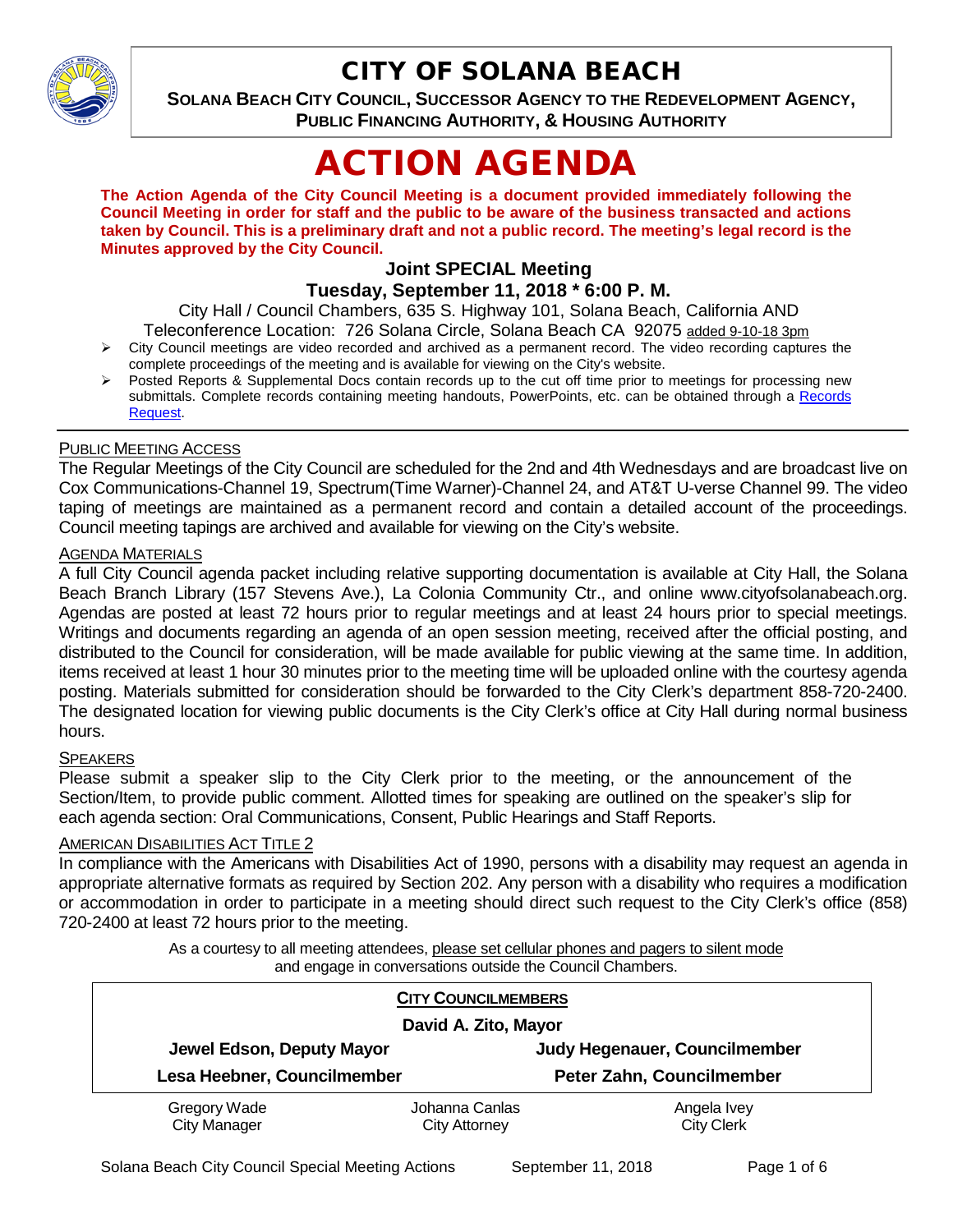#### SPEAKERS:

Please submit your speaker slip to the City Clerk prior to the meeting or the announcement of the Item. Allotted times for speaking are outlined on the speaker's slip for Oral Communications, Consent, Public Hearings and Staff Reports.

#### READING OF ORDINANCES AND RESOLUTIONS:

Pursuant to Solana Beach Municipal Code Section 2.04.460, at the time of introduction or adoption of an ordinance or adoption of a resolution, the same shall not be read in full unless after the reading of the title, further reading is requested by a member of the Council. If any Councilmember so requests, the ordinance or resolution shall be read in full. In the absence of such a request, this section shall constitute a waiver by the council of such reading.

## **CALL TO ORDER AND ROLL CALL:**

#### **CLOSED SESSION REPORT:** (when applicable)

#### **FLAG SALUTE:**

#### **APPROVAL OF AGENDA: COUNCIL ACTION: Approved 5/0**

#### **PROCLAMATIONS/CERTIFICATES:** *Ceremonial*

1. Bocce Ball Tournament

**PRESENTATIONS:** Ceremonial items that do not contain in-depth discussion and no action/direction.

1. San Diego County Sheriff's Captain

#### **ORAL COMMUNICATIONS:**

This portion of the agenda provides an opportunity for members of the public to address the City Council on items relating to City business and not appearing on today's agenda by submitting a speaker slip (located on the back table) to the City Clerk. Comments relating to items on this evening's agenda are taken at the time the items are heard. Pursuant to the Brown Act, no action shall be taken by the City Council on public comment items. Council may refer items to the City Manager for placement on a future agenda. The maximum time allotted for each presentation is THREE MINUTES (SBMC 2.04.190). Please be aware of the timer light on the Council Dais.

#### **COUNCIL COMMUNITY ANNOUNCEMENTS / COMMENTARY:**

*An opportunity for City Council to make brief announcements or report on their activities. These items are not agendized for official City business with no action or substantive discussion.*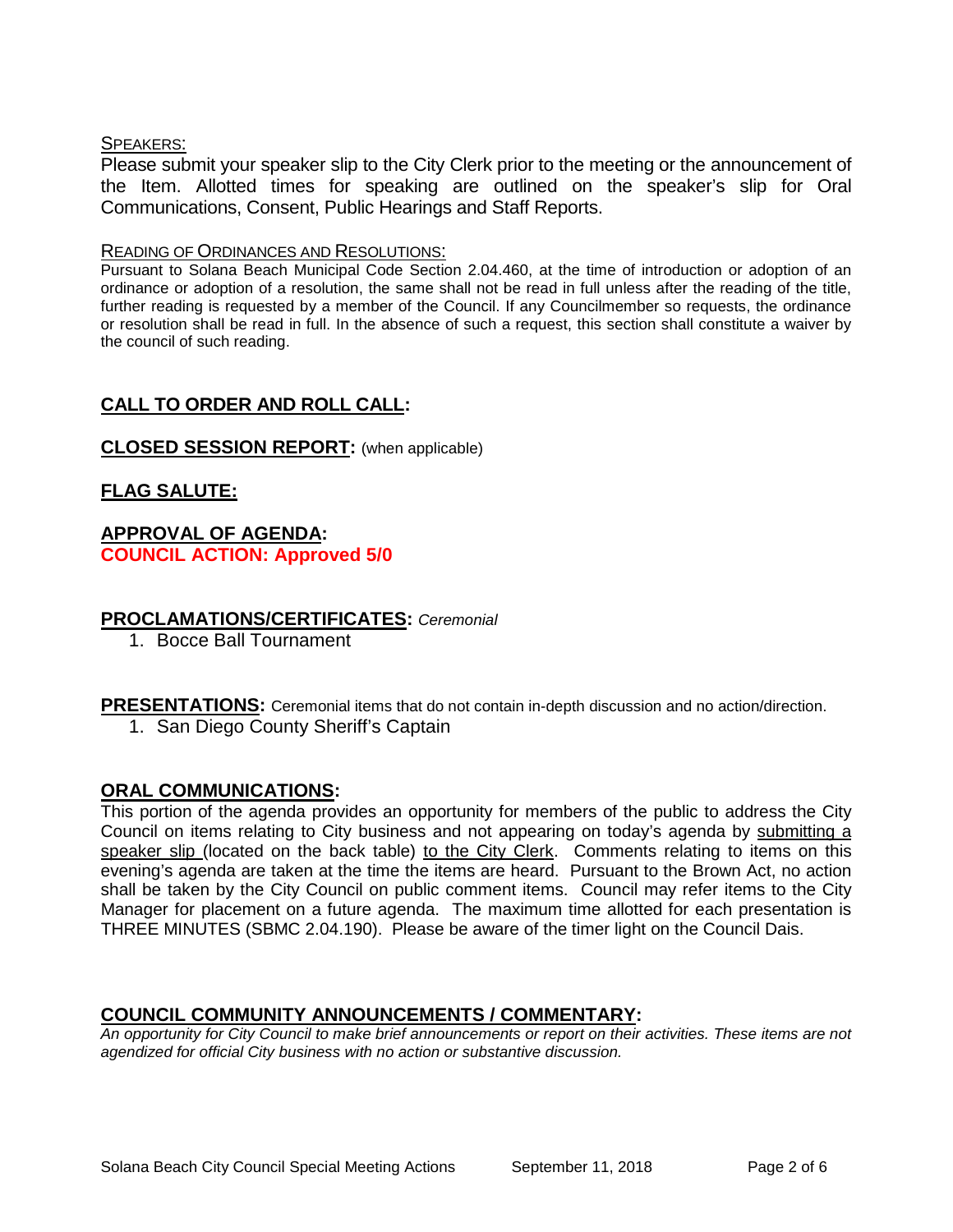## **A. CONSENT CALENDAR:** (Action Items) (A.1. - A.3.)

Items listed on the Consent Calendar are to be acted in a single action of the City Council unless pulled for discussion. Any member of the public may address the City Council on an item of concern by submitting to the City Clerk a speaker slip (located on the back table) before the Consent Calendar is addressed. Those items removed from the Consent Calendar by a member of the Council will be trailed to the end of the agenda, while Consent Calendar items removed by the public will be discussed immediately after approval of the Consent Calendar.

#### **A.1. Minutes of the City Council.**

Recommendation: That the City Council

1. Approve the Minutes of the City Council Meetings held February 14, 2018, February 28, 2018, March 14, 2018, March 21, 2018, March 28, 2018 and August 22, 2018.

#### [Item A.1. Report \(click here\)](https://solanabeach.govoffice3.com/vertical/Sites/%7B840804C2-F869-4904-9AE3-720581350CE7%7D/uploads/Item_A.1._Report__(click_here)_-_09-11-18.PDF)

*Posted Reports & Supplemental Docs contain records up to the cut off time, prior to the start of the meeting, for processing new submittals. The final official record containing handouts, PowerPoints, etc. can be obtained through a Records Request to the City Clerk's Office.* **COUNCIL ACTION: Approved 5/0**

#### **A.2. Register Of Demands.** (File 0300-30)

Recommendation: That the City Council

1. Ratify the list of demands for August 4 - August 17, 2018.

#### [Item A.2. Report \(click here\)](https://solanabeach.govoffice3.com/vertical/Sites/%7B840804C2-F869-4904-9AE3-720581350CE7%7D/uploads/Item_A.2._Report_(click_here)_-_09-11-18.PDF)

Posted Reports & Supplemental Docs contain records up to the cut off time, prior to the start of the meeting, for processing new submittals. *The final official record containing handouts, PowerPoints, etc. can be obtained through a Records Request to the City Clerk's Office.* **COUNCIL ACTION: Approved 5/0**

#### **A.3. General Fund Adopted Budget for Fiscal Year 2018-2019 Changes.** (File 0330-30)

Recommendation: That the City Council

1. Receive the report listing changes made to the Fiscal Year 2018-2019 General Fund Adopted Budget.

[Item A.3. Report \(click here\)](https://solanabeach.govoffice3.com/vertical/Sites/%7B840804C2-F869-4904-9AE3-720581350CE7%7D/uploads/Item_A.3._Report_(click_here)_-_09-11-18.PDF)

*Posted Reports & Supplemental Docs contain records up to the cut off time, prior to the start of the meeting, for processing new submittals. The final official record containing handouts, PowerPoints, etc. can be obtained through a Records Request to the City Clerk's Office.* **COUNCIL ACTION: Approved 5/0**

#### **B. PUBLIC HEARINGS:** (B.1.)

This portion of the agenda provides citizens an opportunity to express their views on a specific issue as required by law after proper noticing by submitting a speaker slip (located on the back table) to the City Clerk. After considering all of the evidence, including written materials and oral testimony, the City Council must make a decision supported by findings and the findings must be supported by substantial evidence in the record. An applicant or designees for a private development/business project, for which the public hearing is being held, is allotted a total of fifteen minutes to speak, as per SBMC 2.04.210. A portion of the fifteen minutes may be saved to respond to those who speak in opposition. All other speakers have three minutes each. Please be aware of the timer light on the Council Dais.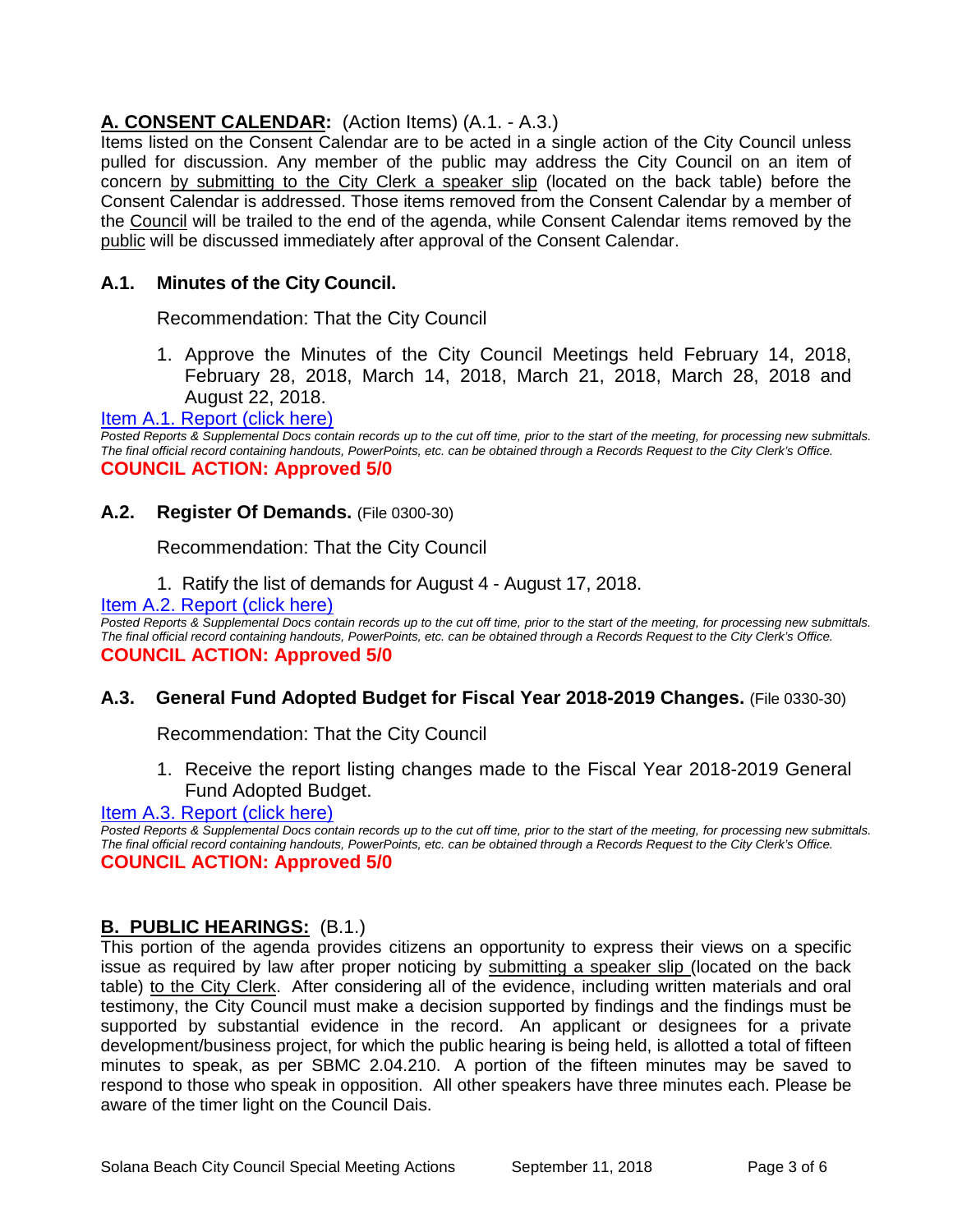### **B.1. Public Hearing: 1058 Solana Dr., Applicant: Maria and Andre Bonilla, Case 17- 16-44** (File 0600-40)

Recommendation: That the City Council

- 1. Conduct the Public Hearing: Open the Public Hearing; Report Council Disclosures; Receive Public Testimony; Close the Public Hearing.
- 2. Find the project exempt from the California Environmental Quality Act pursuant to Section 15303 of the State CEQA Guidelines; and
- 3. If the City Council makes the requisite findings and approves the project, adopt **Resolution 2018-122** conditionally approving a DRP (Development Review Permit) to construct an infinity edge pool and perform associated grading and site improvements at 1058 Solana Drive, Solana Beach.

[Item B.1. Report \(click here\)](https://solanabeach.govoffice3.com/vertical/Sites/%7B840804C2-F869-4904-9AE3-720581350CE7%7D/uploads/Item_B.1._Reportt_(click_here)_-_09-11-18.PDF)

*Posted Reports & Supplemental Docs contain records up to the cut off time, prior to the start of the meeting, for processing new submittals. The final official record containing handouts, PowerPoints, etc. can be obtained through a Records Request to the City Clerk's Office.*

**COUNCIL ACTION: Approved 5/0 to close the public hearing. COUNCIL ACTION: Approved 5/0 to approve with modifications.** 

## **C. STAFF REPORTS**: (C.1. - C.2.)

*Submit speaker slips to the City Clerk.*

#### **C.1. Proposed Fire Mitigation and Park Development Impact Fees Calculation Nexus Report Consideration and Discussion.** (File 0390-23)

Recommendation: That the City Council

1. Review the Nexus Report prepared by RCS and provide direction to Staff as to the next steps.

Item C.1. [Report \(click here\)](https://solanabeach.govoffice3.com/vertical/Sites/%7B840804C2-F869-4904-9AE3-720581350CE7%7D/uploads/Item_C.1._Report_(click_here)_-_09-11-18.PDF)

[C.1. Updated Report 1](https://solanabeach.govoffice3.com/vertical/Sites/%7B840804C2-F869-4904-9AE3-720581350CE7%7D/uploads/Item_C.1._Updated_Report_1.pdf)

*Posted Reports & Supplemental Docs contain records up to the cut off time, prior to the start of the meeting, for processing new submittals. The final official record containing handouts, PowerPoints, etc. can be obtained through a Records Request to the City Clerk's Office.* Presentation / Discussion

#### **C.2. Quarterly Investment Report for June 30, 2018 and Amended Quarterly Investment Reports for Previous Quarters** (File 0350-44)

Recommendation: That the City Council

1. Accepts and files the attached Cash and Investment Report for the quarter ended June 30, 2018 and Amended Cash and Investment Reports for the quarters ended September 30, 2017, December 31, 2017, and March 31, 2018.

[Item C.2. Report \(click here\)](https://solanabeach.govoffice3.com/vertical/Sites/%7B840804C2-F869-4904-9AE3-720581350CE7%7D/uploads/Item_C.2._Report_(click_here)_-_09-11-18.PDF)

*Posted Reports & Supplemental Docs contain records up to the cut off time, prior to the start of the meeting, for processing new submittals. The final official record containing handouts, PowerPoints, etc. can be obtained through a Records Request to the City Clerk's Office.* Presentation / Discussion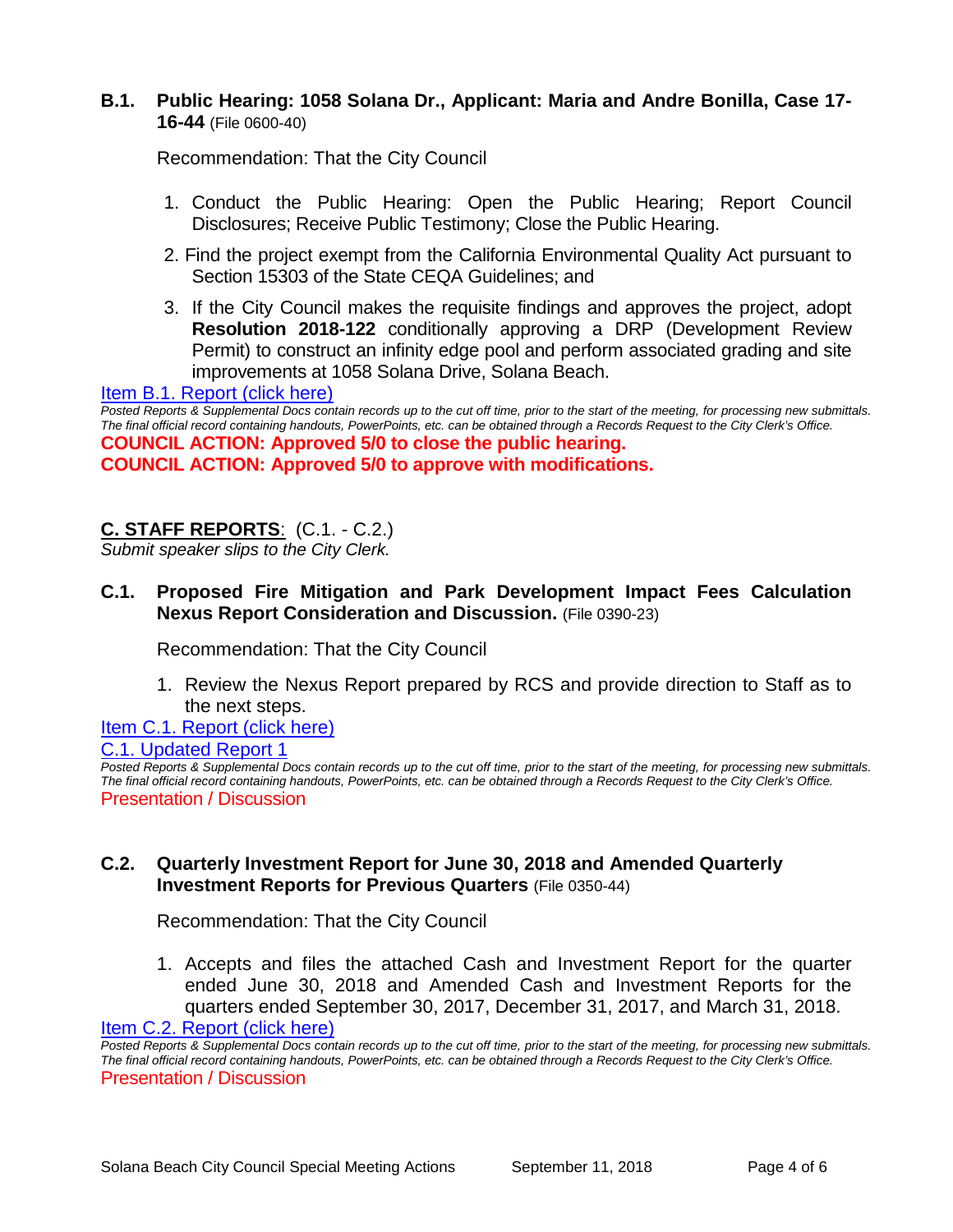## **COMPENSATION & REIMBURSEMENT DISCLOSURE:**

GC: Article 2.3. Compensation: 53232.3. (a) Reimbursable expenses shall include, but not be limited to, meals, lodging, and travel. 53232.3 (d) Members of a legislative body shall provide brief reports on meetings attended at the expense of the local agency at the next regular meeting of the legislative body.

## **COUNCIL COMMITTEE REPORTS:**

#### **REGIONAL COMMITTEES: (outside agencies, appointed by this Council)**

- a. City Selection Committee (meets twice a year) Primary-Edson, Alternate-Zito
- b. County Service Area 17: Primary-Zahn, Alternate-Hegenauer
- c. Escondido Creek Watershed Authority: Zahn /Staff (no alternate).
- d. League of Ca. Cities' San Diego County Executive Committee: Primary-Edson, Alternate-Heebner and any subcommittees.
- e. League of Ca. Cities' Local Legislative Committee: Primary-Edson, Alternate-Heebner
- f. League of Ca. Cities' Coastal Cities Issues Group (CCIG): Primary-Edson, Alternate-Heebner
- g. North County Dispatch JPA: Primary-Heebner, Alternate-Edson
- h. North County Transit District: Primary-Edson, Alternate-Heebner
- i. Regional Solid Waste Association (RSWA): Primary-Hegenauer, Alternate-Heebner
- j. SANDAG: Primary-Zito, Alternate-Edson, 2<sup>nd</sup> Alternate-Heebner, and any subcommittees.
- k. SANDAG Shoreline Preservation Committee: Primary-Zito, Alternate-Hegenauer
- l. San Dieguito River Valley JPA: Primary-Hegenauer, Alternate-Heebner
- m. San Elijo JPA: Primary-Zito, Primary-Zahn, Alternate-City Manager
- n. 22<sup>nd</sup> Agricultural District Association Community Relations Committee: Primary-Heebner, Alternate-Edson

## **STANDING COMMITTEES: (All Primary Members)** *(Permanent Committees)*

- a. Business Liaison Committee Zito, Edson.
- b. Fire Dept. Management Governance & Organizational Evaluation Edson, Hegenauer
- c. Highway 101 / Cedros Ave. Development Committee Edson, Heebner
- d. I-5 Construction Committee Zito, Edson.
- e. Parks and Recreation Committee Zito. Edson
- f. Public Arts Committee Hegenauer, Heebner
- g. School Relations Committee Hegenauer, Zahn
- h. Solana Beach-Del Mar Relations Committee Zito, Heebner

## **ADJOURN:**

## *Next Regularly Scheduled Meeting is September 26, 2018*

*Always refer the City's website Event Calendar for updated schedule or contact City Hall. www.cityofsolanabeach.org 858-720-2425*